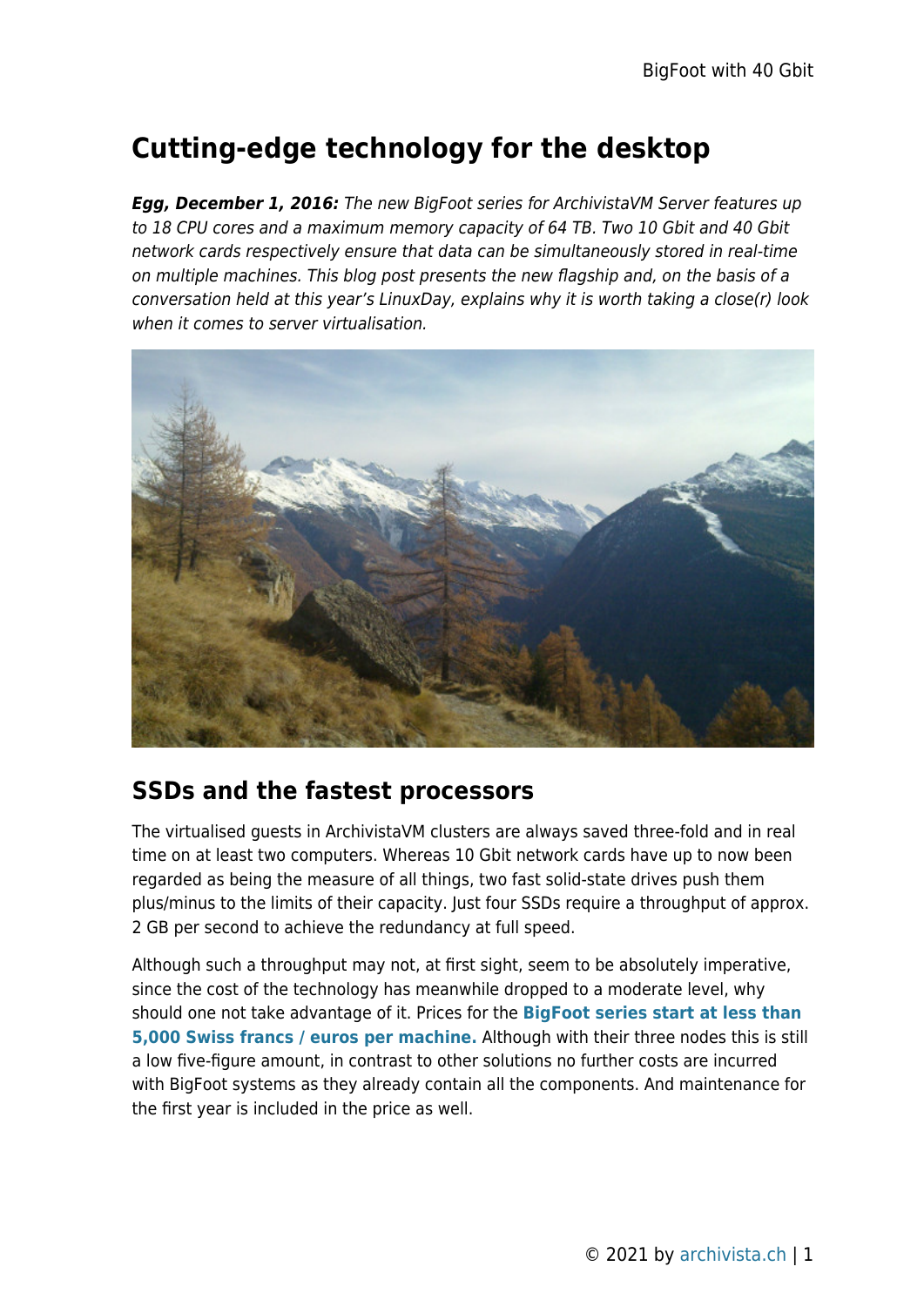## **Server infrastructure on the desktop**

Almost even more important is the fact that BigFoot servers explicitly do not require server rooms with the high follow-on costs that they involve. Thanks to their water cooling system, BigFoot servers stay agreeably cool even with the most powerful Intel CPUs. The power requirements per computer lie (even under load) at barely over 100W, or 70W when idle. The desktop design can accommodate a maximum of 16 drives per machine with a total capacity of 64 TB. Just 12 SSDs and a three-fold redundancy produce a throughput of 1.8 GB/s when simultaneously writing multiple jobs (the standard task of any server virtualisation) with a RAID 10 array and concurrent data transfer to the second computer with DRBD, or even 2,1 GB/s when reading:

```
# hdparm -tT /dev/md8
Timing cached reads: 13256 MB in 2.00 seconds = 6637.05 MB/sec
Timing buffered disk reads: 6374 MB in 3.00 seconds = 2124.66
MB/sec
```
A rack system can hold up to 24 SSDs with a maximum capacity of 96 TB. A throughput of up to 4 GB/s can be realised with this configuration, although this exhausts the performance potential of the 40 Gbit network cards. While 100 Gbit cards would produce a higher performance, at the moment they are not practicable, quite simply because the RAM cannot (yet) cope with this throughput.

With the BigFoot series, it is possible to realise ArchivistaVM clusters with the most powerful server platform that is currently available (LGA 2011-3). Thanks to flexible motherboards, Intel processors of all price and performance classes can be used, while the BigFoot models are also extremely adaptable when it comes to the main memory. Between 16 and 512 GB RAM can be installed, while between 6 and 18 processors are available for the CPU cores. Even systems with a two to four-fold performance (36 cores and 2 TB RAM) are possible with a rack design.

## **Open source and standard components**



The BigFoot series impressively demonstrates what can be achieved today using open source and standard components, even though some IT professionals still believe that this is only possible using the most expensive server components. At this point we would like to mention a rather long discussion held at **[LinuxDay](http://linuxday.at)** in Austria. Two smart computer scientists examined the ArchivistaVM series. What's the configuration? Xeon-D with up to 16 CPUs. Astounded, they then asked whether a hardware RAID controller was installed, since without one the system would be pointless anyway, and on top of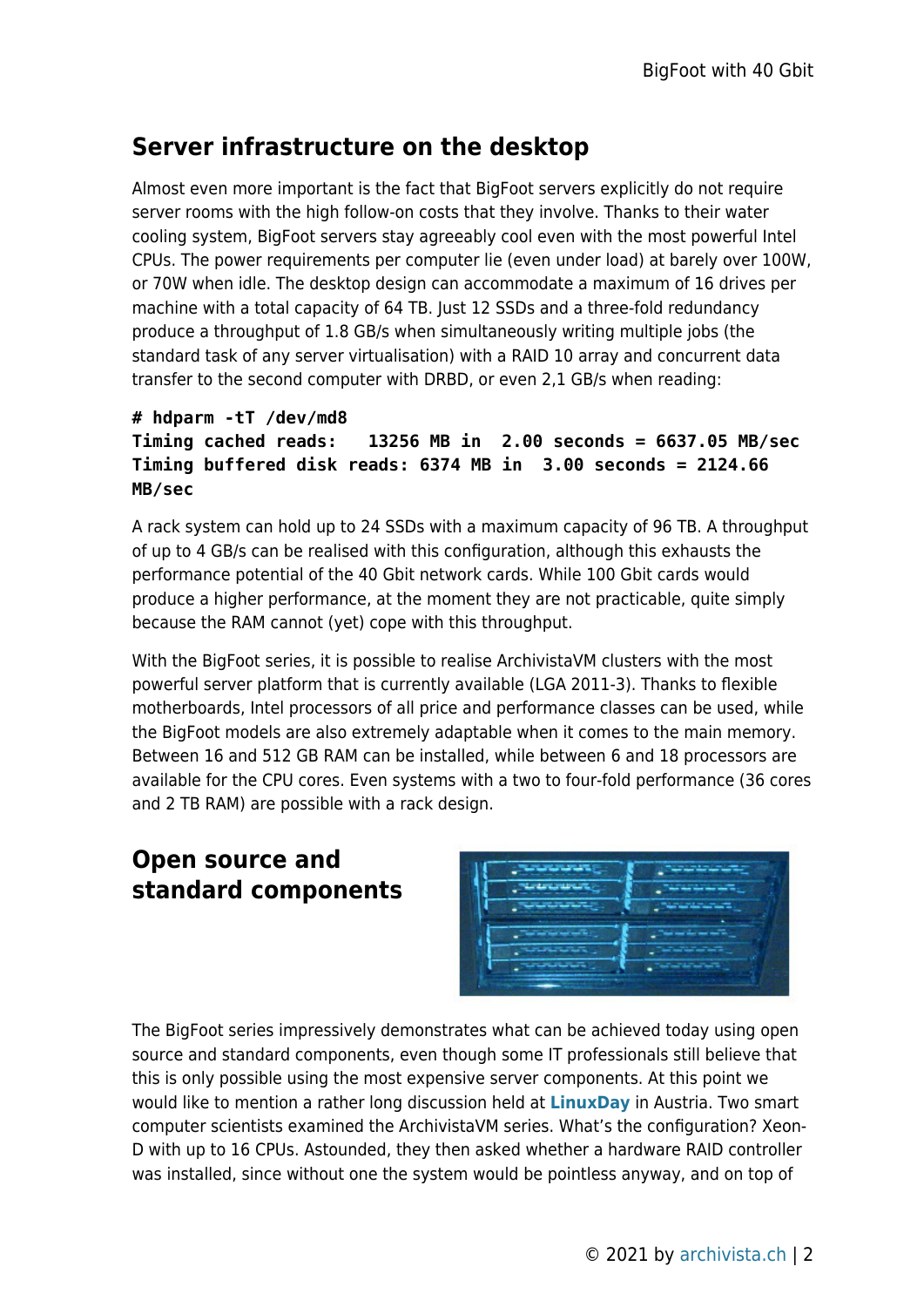that it would have to be a full-height controller. A throughput of 800 MB is pretty good, but only the RAID controller from manufacturer X could handle a throughput of 2 GB/s.

Of course that's not true, but the discussion now revolves around redundant power supply units which they could obtain from manufacturer X for 30 percent of the retail price. Isn't a margin of 70 percent rather dubious, was the next question. Not at all, even at a price of 4000 euros customers still get very affordable servers. When asked about the configuration, it is at least admitted that the price does not include the setup (about 1000 euros), the software (for up to 6 sockets, software Y is practically given away, likewise the backup software), or the maintenance.

Keyword "open source". The question is justified inasmuch as it is obvious from their shirts that the guys are advertising (and probably work) for a company that has been sponsoring **[LinuxDay](http://linuxday.at)** for several years. Well, they used to do some XEN, but Y, even if it is a proprietary solution, meanwhile costs almost nothing for low-volume customers.

The next question is whether the guests are run redundantly on multiple machines. That's not necessary for lower volume customers, and 40 Gbit isn't an issue either. So how are the 2 GB/s sent down the line, then? Accumulating and then doubling up isn't necessary with the backup software. Confirmation that this isn't a backup, but it's about live operation, and possible failures of a computer and how to intercept such cases. For this, they could fall back on the supplier's 24-hour service.

Of course, such concepts are quite practical for computer service providers: a 70% margin on the components, a day's work setting up each server, delegation of the hardware deployment to service providers, and if the installation grows to cover multiple servers, there's also the sharp rise in the revenue curve thanks to the licence fees. "True, we don't do anything special. We use the same raw materials as well, just like everyone else: the hardware and software that's available today". Although that doesn't stand on the smart gentlemen's shirts, it can be found on the provider's website.